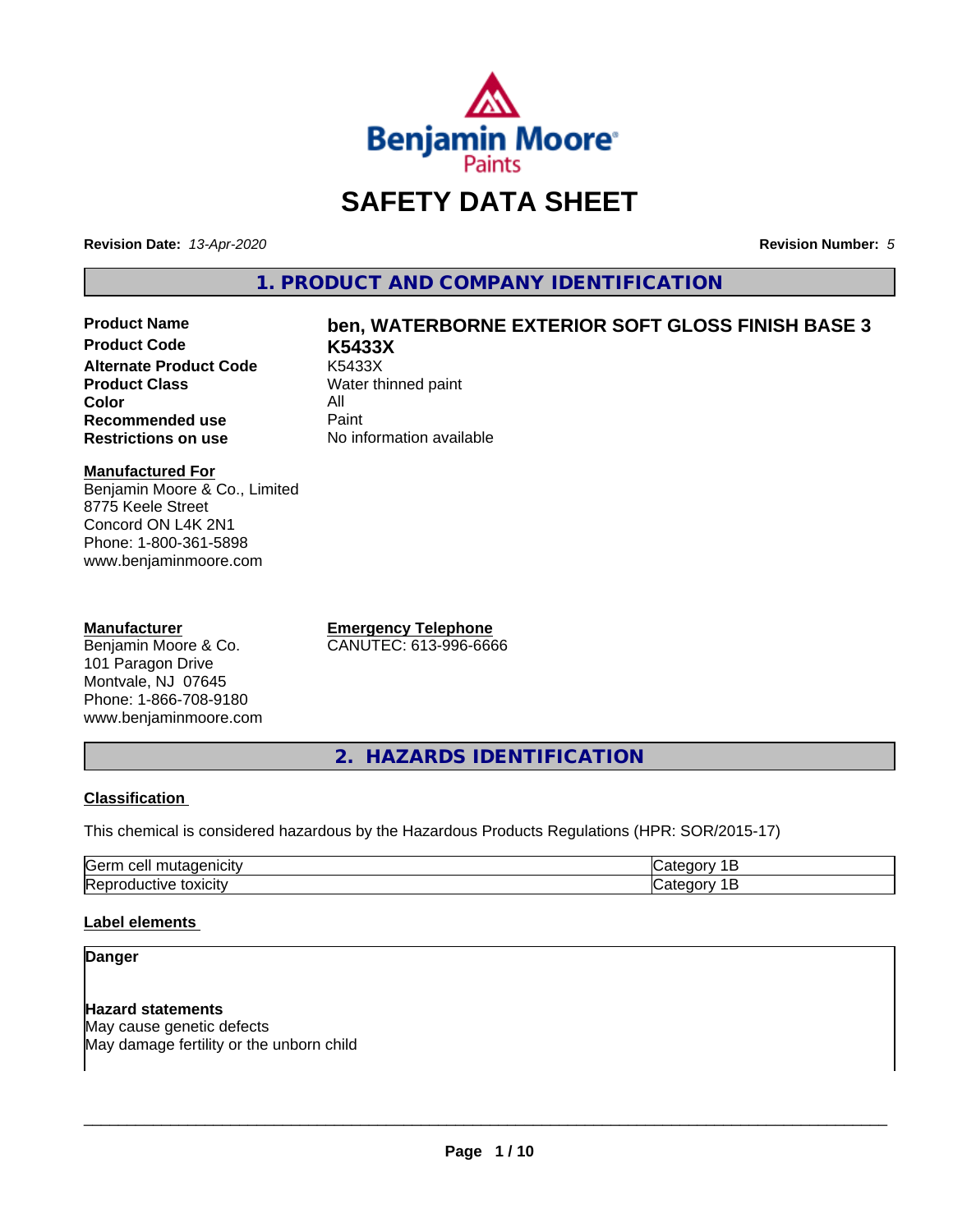

**Appearance** liquid **Odor in the original of the original of the original of the original of the original of the original of the original of the original of the original of the original of the original of the original of t** 

### **Precautionary Statements - Prevention**

Obtain special instructions before use Do not handle until all safety precautions have been read and understood Use personal protective equipment as required

### **Precautionary Statements - Response**

IF exposed or concerned: Get medical advice/attention

### **Precautionary Statements - Storage**

Store locked up

### **Precautionary Statements - Disposal**

Dispose of contents/container to an approved waste disposal plant

### **Other information**

No information available

| 3. COMPOSITION INFORMATION ON COMPONENTS                 |                |                |                                                             |                                                                                          |
|----------------------------------------------------------|----------------|----------------|-------------------------------------------------------------|------------------------------------------------------------------------------------------|
| <b>Chemical name</b>                                     | <b>CAS No.</b> | Weight-%       | Hazardous Material<br>registry number<br>(HMIRA registry #) | Date HMIRA filed and<br>Information Review Act date exemption granted<br>(if applicable) |
| Titanium dioxide                                         | 13463-67-7     | l - 5%         |                                                             |                                                                                          |
| Nepheline syenite                                        | 37244-96-5     | 1 - 5%         |                                                             |                                                                                          |
| Zinc oxide                                               | 1314-13-2      | $0.5 - 1%$     |                                                             |                                                                                          |
| Sodium C14-C16 olefin<br>sulfonate                       | 68439-57-6     | $0.25 - 0.5%$  |                                                             |                                                                                          |
| Carbamic acid,<br>1H-benzimidazol-2-yl-, methyl<br>ester | 10605-21-7     | $0.25 - 0.5\%$ |                                                             |                                                                                          |
| 1-Methyl-2-pyrrolidinone                                 | 872-50-4       | $0.1 - 0.25%$  |                                                             |                                                                                          |

### \*The exact percentage (concentration) of composition has been withheld as a trade secret

# **4. FIRST AID MEASURES**

**General Advice If** symptoms persist, call a physician. Show this safety data sheet to the doctor in attendance.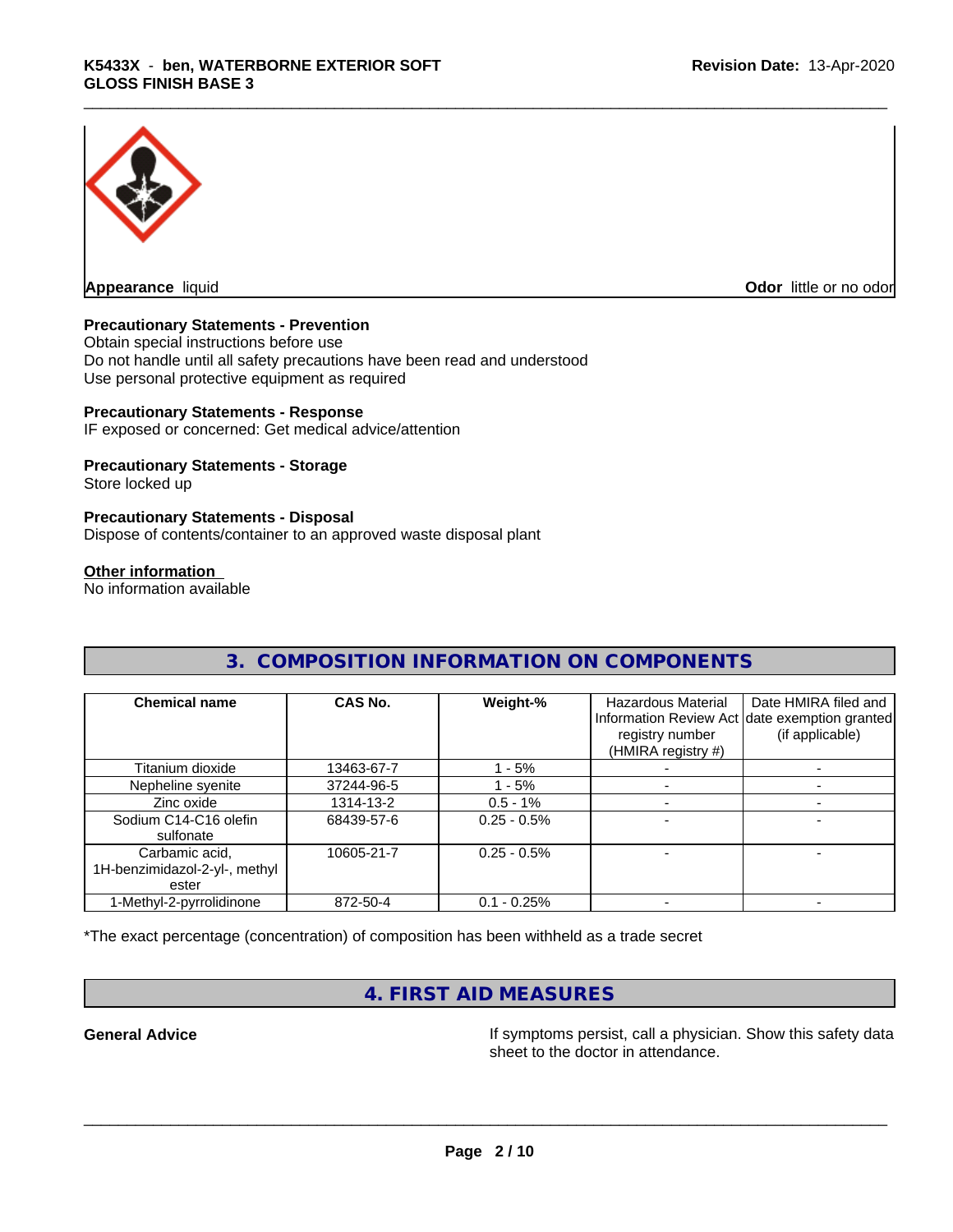| <b>Eye Contact</b>                     | Rinse thoroughly with plenty of water for at least 15<br>minutes and consult a physician.                |
|----------------------------------------|----------------------------------------------------------------------------------------------------------|
| <b>Skin Contact</b>                    | Wash off immediately with soap and plenty of water while<br>removing all contaminated clothes and shoes. |
| <b>Inhalation</b>                      | Move to fresh air. If symptoms persist, call a physician.                                                |
| Ingestion                              | Clean mouth with water and afterwards drink plenty of<br>water. Consult a physician if necessary.        |
| <b>Most Important Symptoms/Effects</b> | None known.                                                                                              |
| <b>Notes To Physician</b>              | Treat symptomatically.                                                                                   |

**5. FIRE-FIGHTING MEASURES**

| <b>Suitable Extinguishing Media</b>                                                                                   | Use extinguishing measures that are appropriate to local<br>circumstances and the surrounding environment.<br>As in any fire, wear self-contained breathing apparatus<br>pressure-demand, MSHA/NIOSH (approved or equivalent)<br>and full protective gear. |  |  |  |
|-----------------------------------------------------------------------------------------------------------------------|------------------------------------------------------------------------------------------------------------------------------------------------------------------------------------------------------------------------------------------------------------|--|--|--|
| Protective equipment and precautions for firefighters                                                                 |                                                                                                                                                                                                                                                            |  |  |  |
| <b>Specific Hazards Arising From The Chemical</b>                                                                     | Closed containers may rupture if exposed to fire or<br>extreme heat.<br>No                                                                                                                                                                                 |  |  |  |
| <b>Sensitivity to mechanical impact</b>                                                                               |                                                                                                                                                                                                                                                            |  |  |  |
| Sensitivity to static discharge                                                                                       | No.                                                                                                                                                                                                                                                        |  |  |  |
| <b>Flash Point Data</b><br>Flash point (°F)<br>Flash Point (°C)<br><b>Method</b><br><b>Flammability Limits In Air</b> | Not applicable<br>Not applicable<br>Not applicable                                                                                                                                                                                                         |  |  |  |
| Lower flammability limit:<br><b>Upper flammability limit:</b>                                                         | Not applicable<br>Not applicable                                                                                                                                                                                                                           |  |  |  |
| <b>NFPA</b><br>Health: 2<br><b>Flammability: 0</b>                                                                    | <b>Instability: 0</b><br><b>Special: Not Applicable</b>                                                                                                                                                                                                    |  |  |  |
| <b>NFPA Legend</b><br>0 - Not Hazardous<br>1 - Slightly<br>2 - Moderate<br>3 - High                                   |                                                                                                                                                                                                                                                            |  |  |  |

4 - Severe

*The ratings assigned are only suggested ratings, the contractor/employer has ultimate responsibilities for NFPA ratings where this system is used.*

*Additional information regarding the NFPA rating system is available from the National Fire Protection Agency (NFPA) at www.nfpa.org.*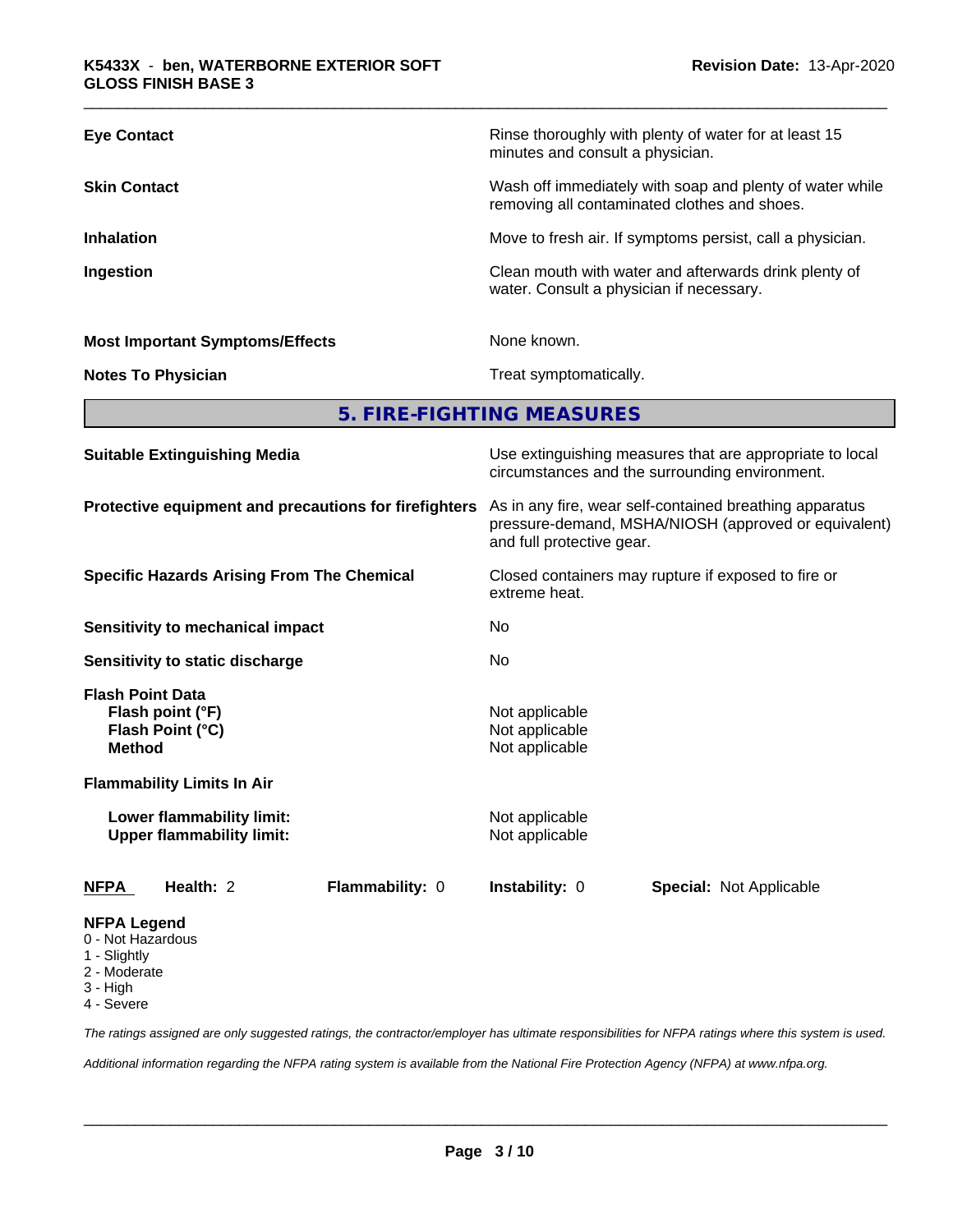# **6. ACCIDENTAL RELEASE MEASURES**

**Personal Precautions Avoid contact with skin, eyes and clothing. Ensure** Avoid contact with skin, eyes and clothing. Ensure adequate ventilation.

**Other Information Department Information Department Intervent further leakage or spillage if safe to do so.** 

**Environmental precautions** See Section 12 for additional Ecological Information.

**Methods for Cleaning Up Example 20 Soak** up with inert absorbent material. Sweep up and shovel into suitable containers for disposal.

### **7. HANDLING AND STORAGE**

**Handling Handling Avoid contact with skin, eyes and clothing. Avoid breathing** vapors, spray mists or sanding dust. In case of insufficient ventilation, wear suitable respiratory equipment.

**Storage Keep container tightly closed. Keep out of the reach of Keep** container tightly closed. Keep out of the reach of children.

**Incompatible Materials Incompatible Materials No information available** 

## **8. EXPOSURE CONTROLS/PERSONAL PROTECTION**

### **Exposure Limits**

| <b>Chemical name</b>     | <b>ACGIH TLV</b>                                                                                                             | <b>Alberta</b>                                        | <b>British Columbia</b>                               | <b>Ontario</b>                                 | Quebec                                                                   |
|--------------------------|------------------------------------------------------------------------------------------------------------------------------|-------------------------------------------------------|-------------------------------------------------------|------------------------------------------------|--------------------------------------------------------------------------|
| Titanium dioxide         | TWA: $10 \text{ mg/m}^3$                                                                                                     | 10 mg/m $3$ - TWA                                     | 10 mg/m $3$ - TWA<br>$3 \text{ mg/m}^3$ - TWA         | 10 mg/m $3$ - TWA                              | 10 mg/m $3$ - TWAEV                                                      |
| Nepheline syenite        | N/E                                                                                                                          | N/E                                                   | N/E                                                   | 10 mg/m $3$ - TWA                              | N/E                                                                      |
| Zinc oxide               | STEL: $10 \text{ mg/m}^3$<br>respirable particulate<br>matter<br>TWA: $2 \text{ mg/m}^3$<br>respirable particulate<br>matter | $2 \text{mq/m}^3$ - TWA<br>$10 \text{ mg/m}^3$ - STEL | $2 \text{mq/m}^3$ - TWA<br>$10 \text{ mg/m}^3$ - STEL | $2 \text{ mg/m}^3$ - TWA<br>10 mg/m $3 -$ STEL | 10 mg/m $3$ - TWAEV<br>5 mg/m <sup>3</sup> - TWAEV<br>10 mg/m $3 -$ STEV |
| 1-Methyl-2-pyrrolidinone | N/E                                                                                                                          | N/E                                                   | N/E                                                   | 400 mg/m $3$ - TWA                             | N/E                                                                      |

### **Legend**

ACGIH - American Conference of Governmental Industrial Hygienists

Alberta - Alberta Occupational Exposure Limits

British Columbia - British Columbia Occupational Exposure Limits

Ontario - Ontario Occupational Exposure Limits

Quebec - Quebec Occupational Exposure Limits

N/E - Not established

## **Personal Protective Equipment**

**Engineering Measures Ensure** Ensure adequate ventilation, especially in confined areas.

**Eye/Face Protection Safety glasses with side-shields.** 

 $\overline{\phantom{a}}$  ,  $\overline{\phantom{a}}$  ,  $\overline{\phantom{a}}$  ,  $\overline{\phantom{a}}$  ,  $\overline{\phantom{a}}$  ,  $\overline{\phantom{a}}$  ,  $\overline{\phantom{a}}$  ,  $\overline{\phantom{a}}$  ,  $\overline{\phantom{a}}$  ,  $\overline{\phantom{a}}$  ,  $\overline{\phantom{a}}$  ,  $\overline{\phantom{a}}$  ,  $\overline{\phantom{a}}$  ,  $\overline{\phantom{a}}$  ,  $\overline{\phantom{a}}$  ,  $\overline{\phantom{a}}$ 

**Skin Protection Protection Protective gloves and impervious clothing. Respiratory Protection Network 1** and the Use only with adequate ventilation. In operations where exposure limits are exceeded, use a NIOSH approved respirator that has been selected by a technically qualified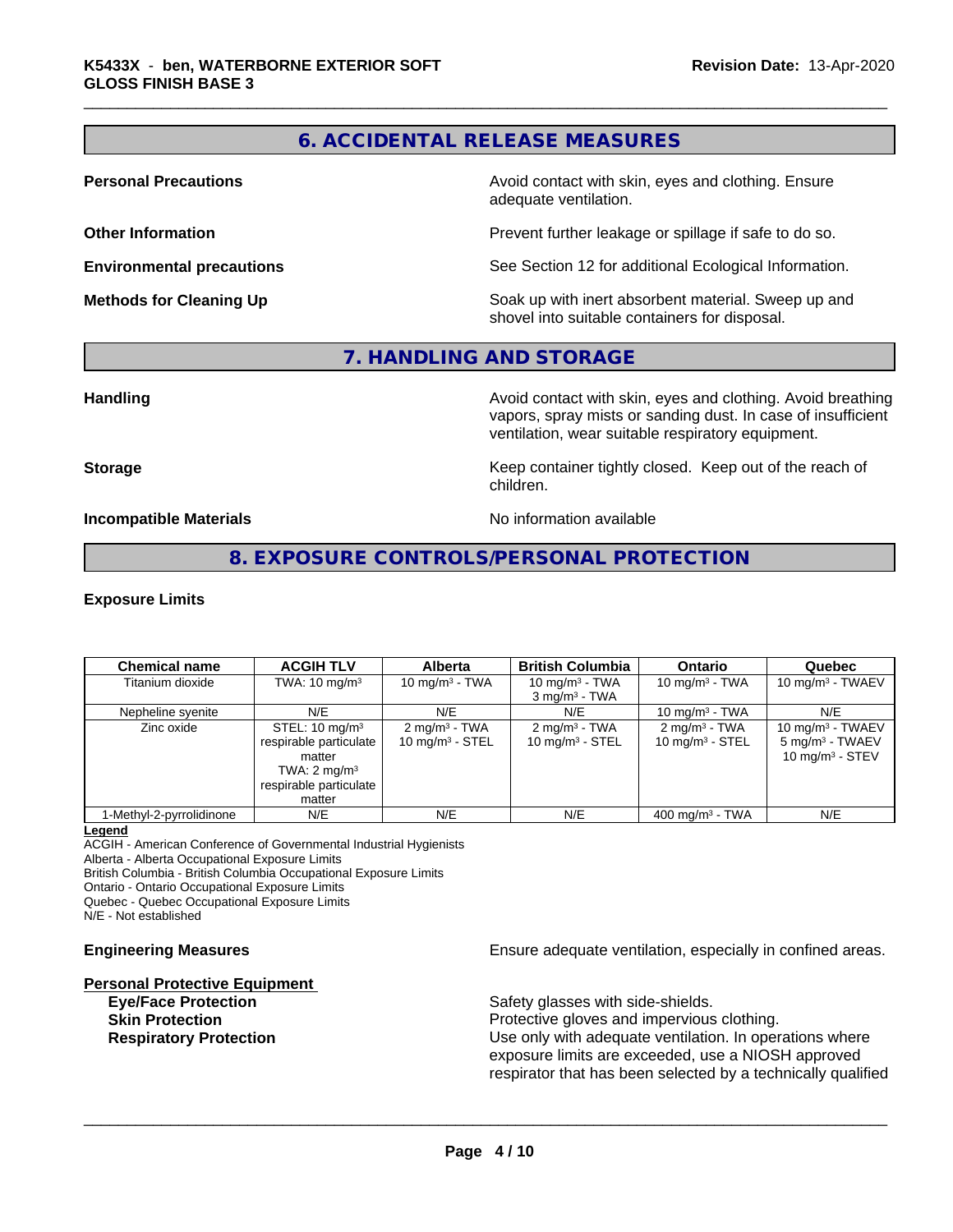person for the specific work conditions. When spraying the product or applying in confined areas, wear a NIOSH approved respirator specified for paint spray or organic vapors.

**Hygiene Measures Avoid contact with skin, eyes and clothing. Remove and Avoid contact with skin, eyes and clothing. Remove and Avoid contact with skin, eyes and clothing. Remove and** wash contaminated clothing before re-use. Wash thoroughly after handling.

### **9. PHYSICAL AND CHEMICAL PROPERTIES**

**Appearance** liquid **Odor** little or no odor **Odor Threshold No information available No information available Density (Ibs/gal)** 9.1 - 9.5<br> **Specific Gravity** 1.09 - 1.14 **Specific Gravity pH** No information available **Viscosity (cps)** No information available **Solubility(ies)** No information available in the solution of the solution of the solution available in the solution of the solution of the solution of the solution of the solution of the solution of the solution of the so **Water solubility** No information available **Evaporation Rate No information available No information available Vapor pressure** No information available in the No information available **Vapor density No information available No information available Wt.** % Solids 40 - 50 **Vol. % Solids** 35 - 45 **W<sub>t.</sub>** % Volatiles 50 - 60 **Vol. % Volatiles** 55 - 65 **VOC Regulatory Limit (g/L)** < 50 **Boiling Point (°F)** 212 **Boiling Point**  $(^{\circ}C)$  100 **Freezing point (°F)** 32 **Freezing Point (°C)** 0 **Flash point (°F)** Not applicable **Flash Point (°C)** Not applicable **Method** Not applicable **Flammability (solid, gas)** Not applicable **Upper flammability limit:** Not applicable **Lower flammability limit:**<br> **Autoignition Temperature (°F)** Not applicable have not available **Autoignition Temperature (°F)**<br> **Autoignition Temperature (°C)** No information available **Autoignition Temperature (°C)**<br> **Decomposition Temperature (°F)** No information available<br>
No information available **Decomposition Temperature (°F) Decomposition Temperature (°C)**<br> **Partition coefficient**<br> **Partition coefficient**<br> **No** information available

# **No information available**

## **10. STABILITY AND REACTIVITY**

| <b>Reactivity</b>          | Not Applicable         |
|----------------------------|------------------------|
| <b>Chemical Stability</b>  | Stable under normal co |
| <b>Conditions to avoid</b> | Prevent from freezing. |

Stable under normal conditions.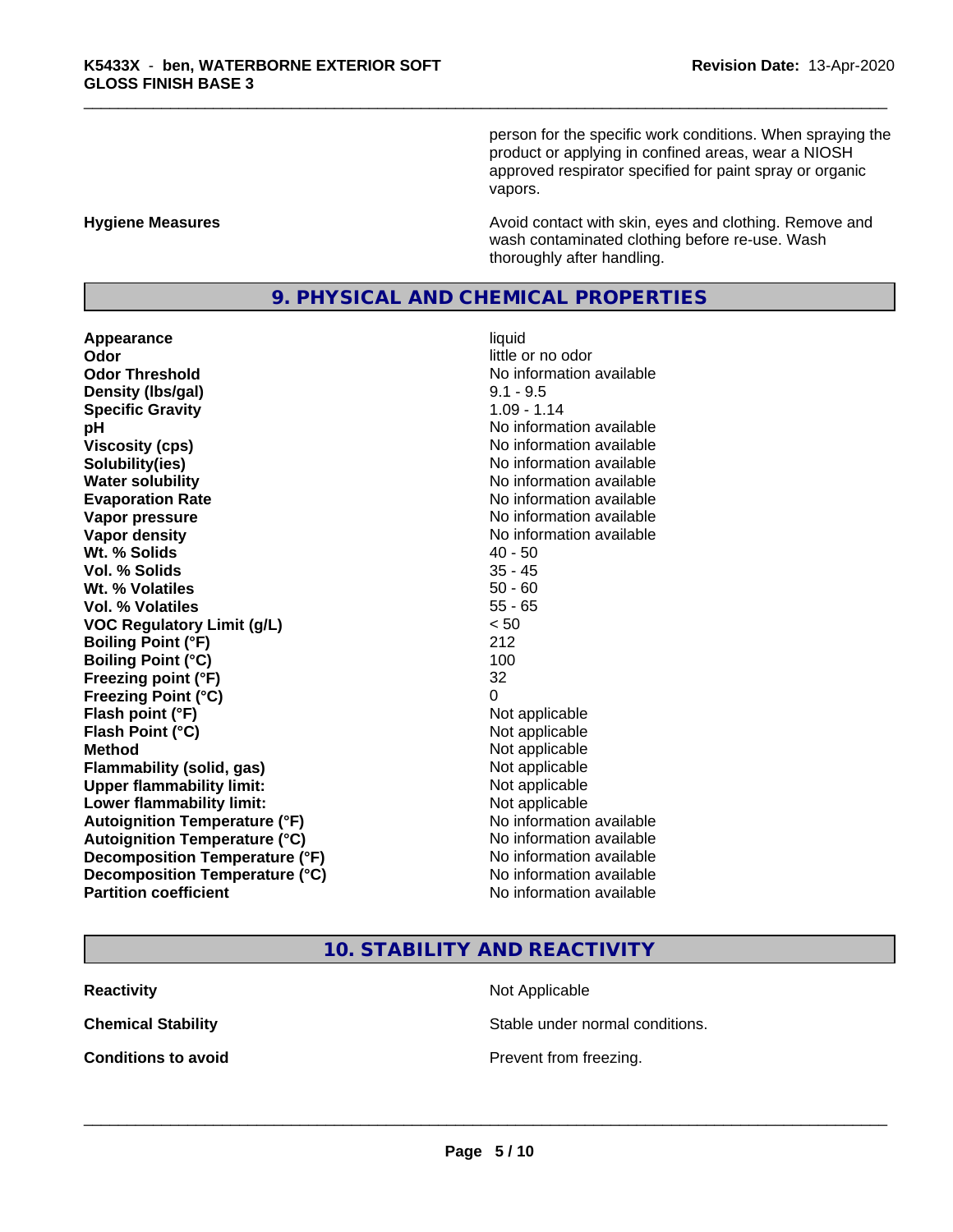**Hazardous Decomposition Products** None under normal use.

**Incompatible Materials No materials** No materials to be especially mentioned.

**Possibility of hazardous reactions** None under normal conditions of use.

### **11. TOXICOLOGICAL INFORMATION**

### **Product Information Information on likely routes of exposure**

**Principal Routes of Exposure Exposure** Eye contact, skin contact and inhalation.

**Acute Toxicity<br>Product Information** 

repeated contact may dry skin and cause irritation.

**No information available** 

### **Symptoms related to the physical, chemical and toxicological characteristics**

**Symptoms** No information available

vomiting and diarrhea.

No information available.

### **Delayed and immediate effects as well as chronic effects from short and long-term exposure**

**Eye contact** Eventual May cause slight irritation **Skin contact** Substance may cause slight skin irritation. Prolonged or

**Inhalation** May cause irritation of respiratory tract. **Ingestion Ingestion Ingestion may cause gastrointestinal irritation, nausea,** 

**Sensitization No information available.** No information available. **Neurological Effects** Noinformation available. **Mutagenic Effects** Suspected of causing genetic defects. **Reproductive Effects** May damage fertility or the unborn child.<br> **Developmental Effects** Montomation available **Developmental Effects<br>Target organ effects STOT** - single exposure **No information available. STOT** - **repeated exposure** No information available. **Other adverse effects** No information available. **Aspiration Hazard No information available.** 

### **Numerical measures of toxicity**

### **The following values are calculated based on chapter 3.1 of the GHS document**

| ATEmix (oral)                 | 210961 mg/kg |
|-------------------------------|--------------|
| ATEmix (dermal)               | 473397 mg/kg |
| ATEmix (inhalation-dust/mist) | 343.7 mg/L   |

### **Component Information**

| Chemical name    | Oral LD50            | Dermal LD50 | <b>Inhalation LC50</b> |
|------------------|----------------------|-------------|------------------------|
| Titanium dioxide | Rat<br>10000 mg/kg   |             |                        |
| 13463-67-7       |                      |             |                        |
| Zinc oxide       | Rat<br>∙ 5000 mg/kg( |             |                        |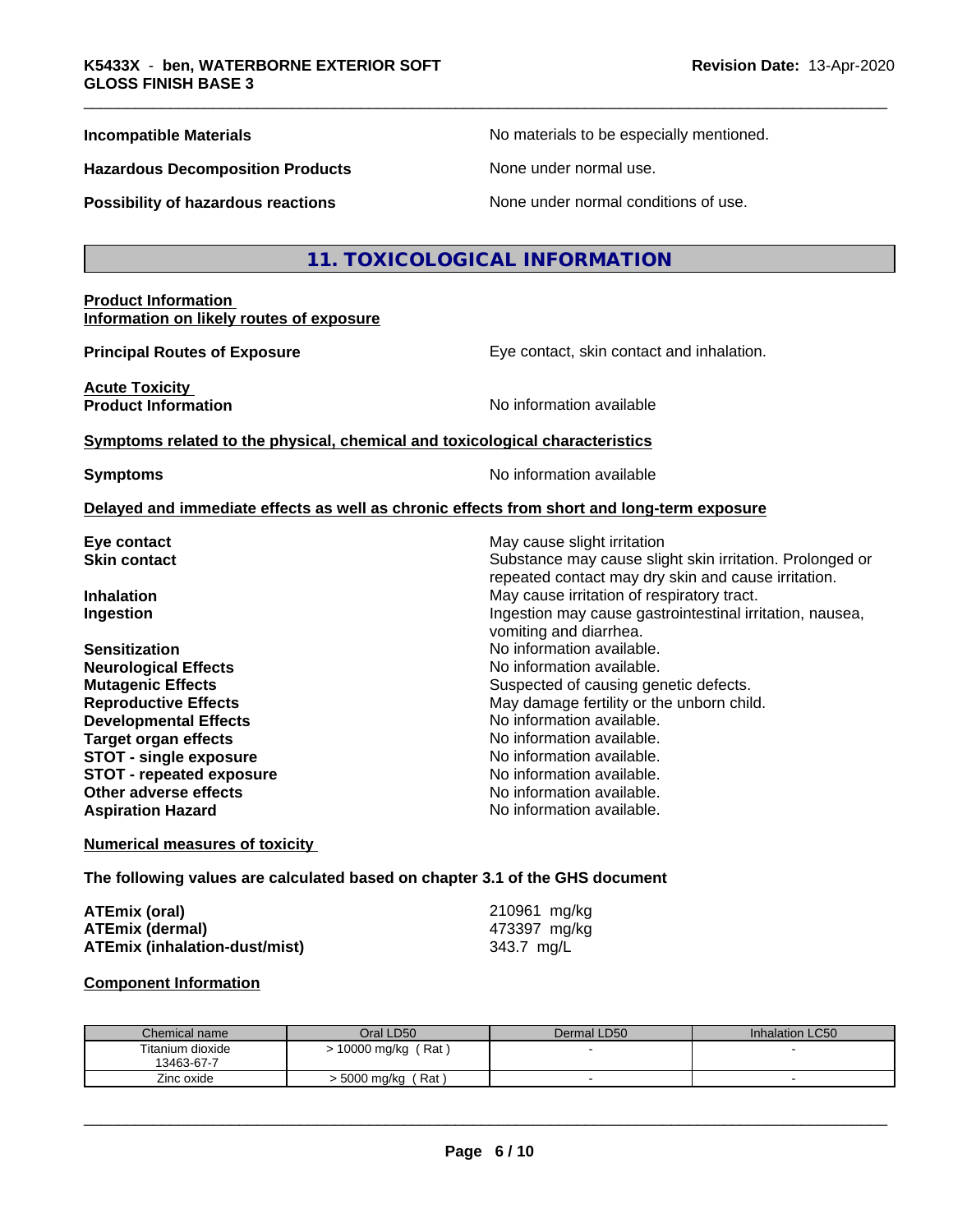| 1314-13-2                                                           |                                              |                                                                    |                        |
|---------------------------------------------------------------------|----------------------------------------------|--------------------------------------------------------------------|------------------------|
| Sodium C14-C16 olefin sulfonate<br>68439-57-6                       | $= 2220$ mg/kg (Rat)                         | > 740 mg/kg (Rabbit)                                               |                        |
| Carbamic acid.<br>1H-benzimidazol-2-yl-, methyl ester<br>10605-21-7 | $>$ 5050 mg/kg (Rat)<br>$= 6400$ mg/kg (Rat) | $> 10000$ mg/kg (Rabbit) = 2 g/kg (<br>$Rat$ = 8500 mg/kg (Rabbit) |                        |
| 1-Methyl-2-pyrrolidinone<br>872-50-4                                | $=$ 3914 mg/kg (Rat)                         | $= 8$ g/kg (Rabbit)                                                | $> 5.1$ mg/L (Rat) 4 h |

### **Chronic Toxicity**

### **Carcinogenicity**

*The information below indicateswhether each agency has listed any ingredient as a carcinogen:.*

| <b>Chemical name</b> | <b>IARC</b>                       | <b>NTP</b> |
|----------------------|-----------------------------------|------------|
|                      | Possible Human Carcinogen  <br>2B |            |
| Titanium dioxide     |                                   |            |

• Although IARC has classified titanium dioxide as possibly carcinogenic to humans (2B), their summary concludes: "No significant exposure to titanium dioxide is thought to occur during the use of products in which titanium dioxide is bound to other materials, such as paint."

### **Legend**

IARC - International Agency for Research on Cancer NTP - National Toxicity Program OSHA - Occupational Safety & Health Administration

**12. ECOLOGICAL INFORMATION**

### **Ecotoxicity Effects**

The environmental impact of this product has not been fully investigated.

### **Product Information**

### **Acute Toxicity to Fish**

No information available

### **Acute Toxicity to Aquatic Invertebrates**

No information available

### **Acute Toxicity to Aquatic Plants**

No information available

### **Persistence / Degradability**

No information available.

### **Bioaccumulation**

There is no data for this product.

### **Mobility in Environmental Media**

No information available.

### **Ozone**

No information available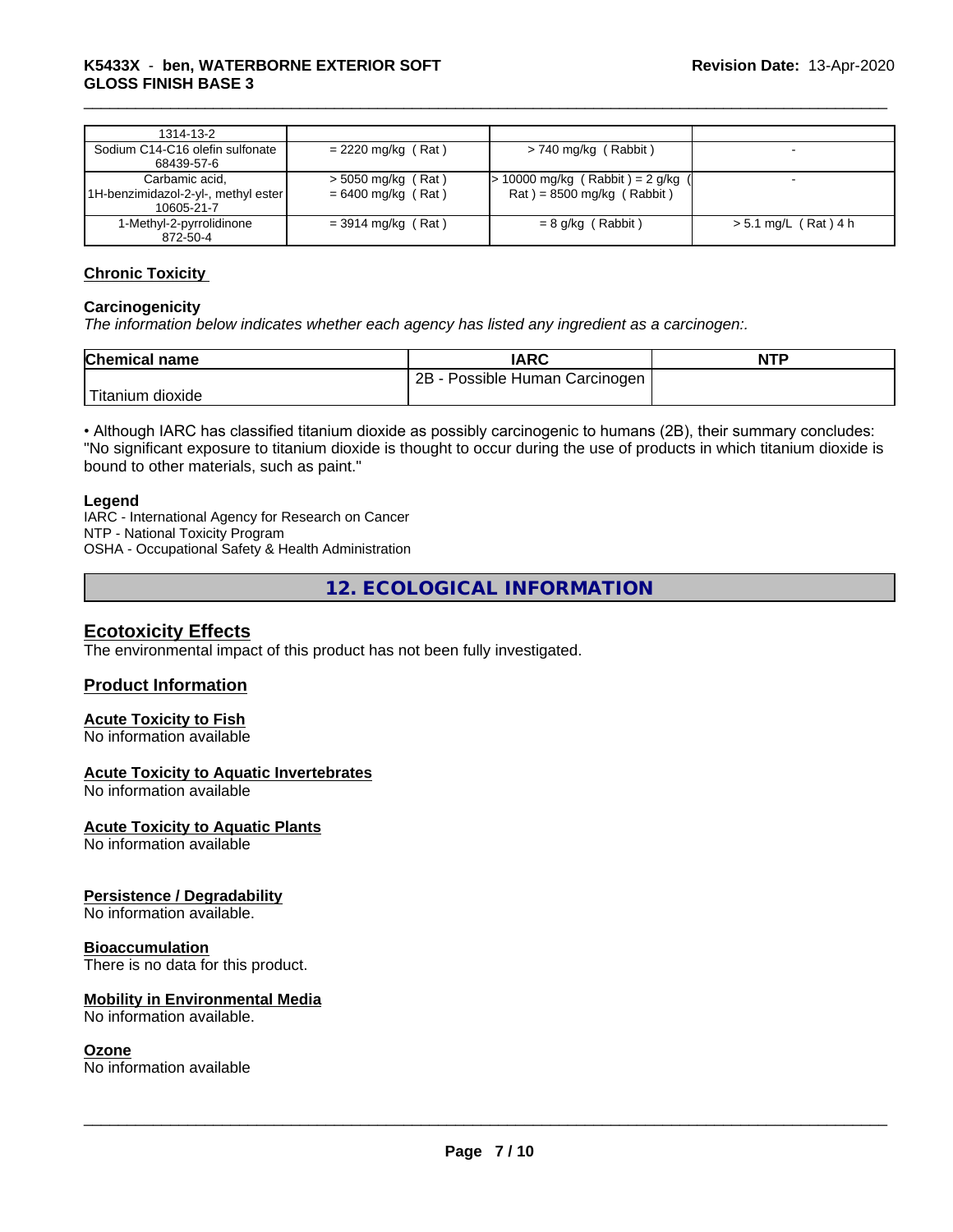### **Component Information**

### **Acute Toxicity to Fish**

Titanium dioxide  $LC50:$  > 1000 mg/L (Fathead Minnow - 96 hr.) Carbamic acid, 1H-benzimidazol-2-yl-, methyl ester LC50: 1.5 mg/L (Rainbow Trout - 96 hr.)

### **Acute Toxicity to Aquatic Invertebrates**

Carbamic acid, 1H-benzimidazol-2-yl-, methyl ester LC50: 0.22 mg/L (water flea - 48 hr.)

### **Acute Toxicity to Aquatic Plants**

No information available

**13. DISPOSAL CONSIDERATIONS**

**Waste Disposal Method Dispose of in accordance with federal, state, provincial,** and local regulations. Local requirements may vary, consult your sanitation department or state-designated environmental protection agency for more disposal options.

### **14. TRANSPORT INFORMATION**

| <b>TDG</b>         | Not regulated |  |  |
|--------------------|---------------|--|--|
| <b>ICAO / IATA</b> | Not regulated |  |  |
| <b>IMDG / IMO</b>  | Not regulated |  |  |

# **15. REGULATORY INFORMATION**

### **International Inventories**

| <b>TSCA: United States</b> | Yes - All components are listed or exempt. |
|----------------------------|--------------------------------------------|
| <b>DSL: Canada</b>         | Yes - All components are listed or exempt. |

### **National Pollutant Release Inventory (NPRI)**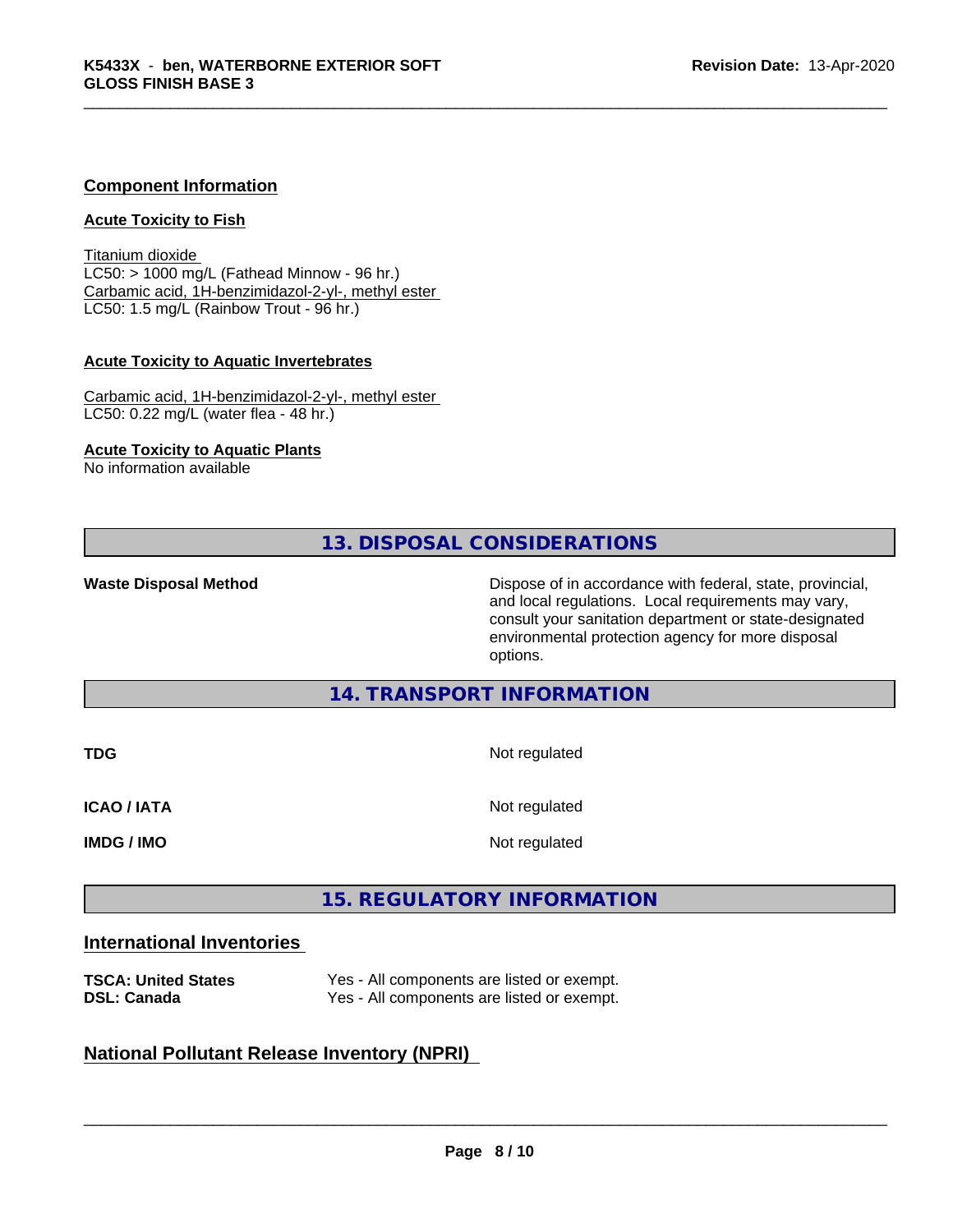### **NPRI Parts 1- 4**

This product contains the following Parts 1-4 NPRI chemicals:

| Chemical name            | CAS No.  | Weight-% | <b>NPRI Parts 1-4</b> |
|--------------------------|----------|----------|-----------------------|
| 1-Methyl-2-pyrrolidinone | 872-50-4 | $-0.25%$ | Listed                |

### **NPRI Part 5**

This product contains the following NPRI Part 5 Chemicals:

*None*

### **WHMIS Regulatory Status**

This product has been classified in accordance with the hazard criteria of the Hazardous Products Regulations (HPR) and the SDS contains all the information required by the HPR.

| 16. OTHER INFORMATION                                                                                                                                 |                                                    |                                                                            |                      |                                                                                                                                               |  |  |
|-------------------------------------------------------------------------------------------------------------------------------------------------------|----------------------------------------------------|----------------------------------------------------------------------------|----------------------|-----------------------------------------------------------------------------------------------------------------------------------------------|--|--|
| HMIS -                                                                                                                                                | Health: $2^*$                                      | <b>Flammability: 0</b>                                                     | <b>Reactivity: 0</b> | $PPE: -$                                                                                                                                      |  |  |
| <b>HMIS Legend</b><br>0 - Minimal Hazard<br>1 - Slight Hazard<br>2 - Moderate Hazard<br>3 - Serious Hazard<br>4 - Severe Hazard<br>* - Chronic Hazard |                                                    |                                                                            |                      |                                                                                                                                               |  |  |
|                                                                                                                                                       | present under the actual normal conditions of use. | X - Consult your supervisor or S.O.P. for "Special" handling instructions. |                      | Note: The PPE rating has intentionally been left blank. Choose appropriate PPE that will protect employees from the hazards the material will |  |  |

*Caution: HMISÒ ratings are based on a 0-4 rating scale, with 0 representing minimal hazards or risks, and 4 representing significant hazards or risks. Although HMISÒ ratings are not required on MSDSs under 29 CFR 1910.1200, the preparer, has chosen to provide them. HMISÒ ratings are to be used only in conjunction with a fully implemented HMISÒ program by workers who have received appropriate HMISÒ training. HMISÒ is a registered trade and service mark of the NPCA. HMISÒ materials may be purchased exclusively from J. J. Keller (800) 327-6868.*

 **WARNING!** If you scrape, sand, or remove old paint, you may release lead dust. LEAD IS TOXIC. EXPOSURE TO LEAD DUST CAN CAUSE SERIOUS ILLNESS, SUCH AS BRAIN DAMAGE, ESPECIALLY IN CHILDREN. PREGNANT WOMEN SHOULD ALSO AVOID EXPOSURE.Wear a NIOSH approved respirator to control lead exposure. Clean up carefully with a HEPA vacuum and a wet mop. Before you start, find out how to protect yourself and your family by logging onto Health Canada at

http://www.hc-sc.gc.ca/ewh-semt/contaminants/lead-plomb/asked\_questions-questions\_posees-eng.php.

| <b>Prepared By</b>         | <b>Product Stewardship Department</b><br>Benjamin Moore & Co.<br>101 Paragon Drive<br>Montvale, NJ 07645<br>800-225-5554 |
|----------------------------|--------------------------------------------------------------------------------------------------------------------------|
| <b>Revision Date:</b>      | 13-Apr-2020                                                                                                              |
| <b>Reason for revision</b> | Not available                                                                                                            |